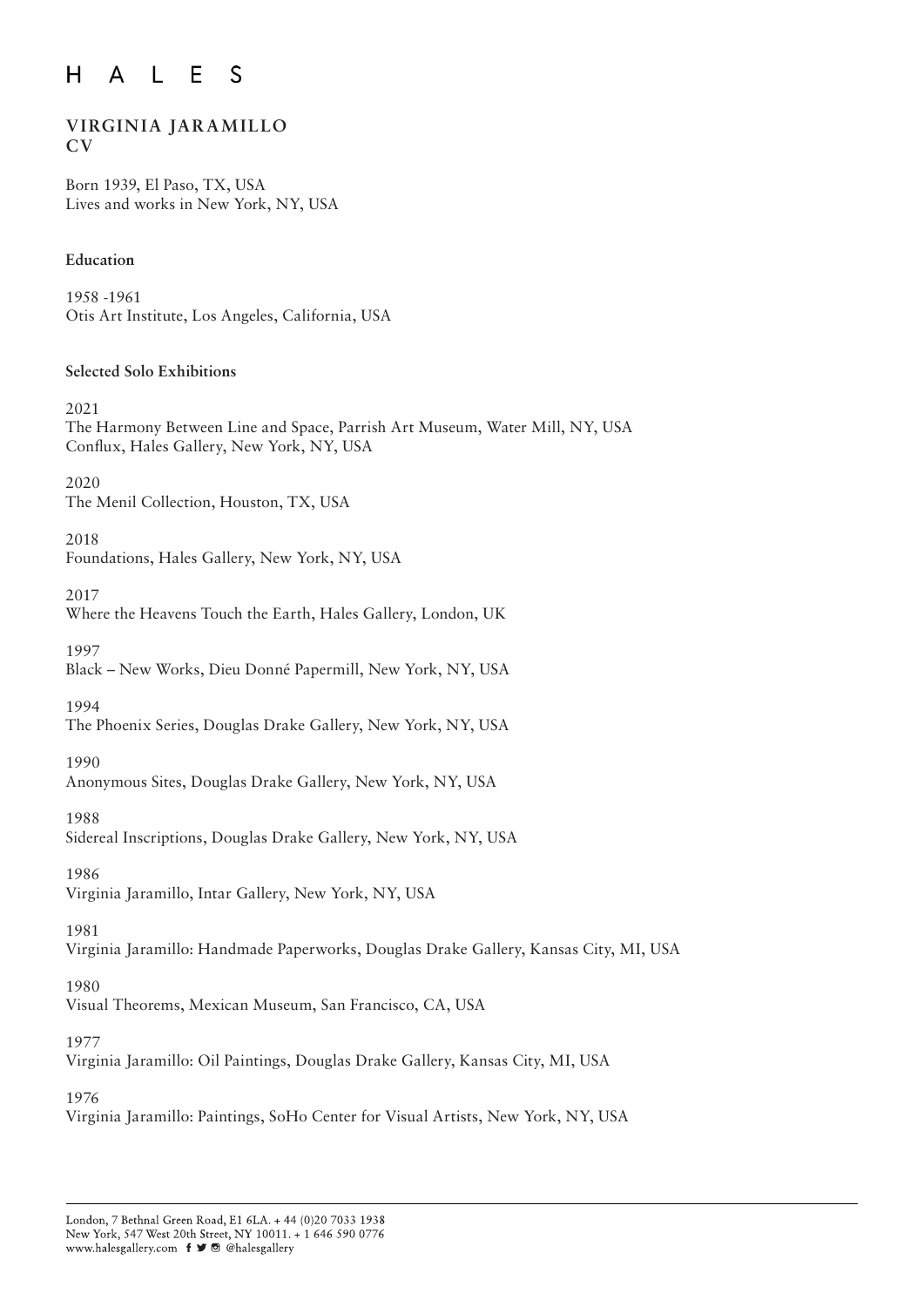#### $H$ L E S  $\mathsf{A}$

## **Selected Group Exhibitions**

#### 2021

Slip Zone: A New Look at Postwar Abstraction in the Americas and East Asia, Dallas Museum of Art, Dallas, TX, USA

Texas Biennial, TX, USA

Now Is the Time: Recent Acquisitions to the Contemporary Collection, The Baltimore Museum of Art, MD, USA

Women in Abstraction, Centre Pompidou, Paris, France; Museo Guggenheim Bilbao, Spain The De Luxe Show, Karma Gallery, NY, USA; Parker Gallery, CA, USA

Affinities for Abstraction: Women Artists on Eastern Long Island 1950—2020, The Parrish Museum, NY, USA

## 2020

Site, Hales Gallery, New York, NY, USA

## 2019

Generations: A History of Black Abstract Art, The Baltimore Museum of Art, Baltimore, MD, USA Lexicon: The Language of Gesture in 25 Years at Kemper Museum, Kemper Museum, Kansas City, MI, USA

Please Recall To Me Everything You Have Thought Of, Morán Morán Gallery, Los Angeles, CA, USA

## 2018-2020

Soul of a Nation: Art in the Age of Black Power, Crystal Bridges, Arkansas, USA; Brooklyn Museum, New York, NY, USA; The Broad, Los Angeles, CA, USA; de Young museum, Fine Arts Museums of San Francisco, CA, USA; The Museum of Fine Arts Houston, TX, USA

## 2018

This Must Be the Place, 55 Walker Street, (curated by Jenni Crain / O.O. & M.M.), New York, NY, USA

Expanding Narratives: The Figure and the Ground, Smart Museum of Art, The University of Chicago, IL, USA

## 2017

We Wanted a Revolution: Black Radical Women 1965-85, Brooklyn Museum, New York, NY, USA; Californian African American Museum, CA, USA; Albright-Knox Gallery, New York, NY, USA; and the Institute of Contemporary Art, Boston, MA, USA Soul of a Nation: Art in the Age of Black Power, Tate Modern, London, UK

## 2014-2015

Witness: Art and Civil Rights in the Sixties, Brooklyn Museum, New York, NY; Hood Museum of Art, Hanover, New Hampshire; Blanton Museum of Art, TX, USA

## 2011-2013

Now Dig This! Art & Black Los Angeles, Hammer Museum, Los Angeles, CA, MoMA PS1, New York, NY, USA; Williams College Museum of Art, Williamstown, MA, USA

## 2008

Dieu Donne Papermill, "By the Foot", Benefit Auction, New York, NY, USA

## 2001-03

Rags to Riches, Dieu Donne Papermill, New York, NY, USA; Kresce Art Museum, Michigan State University, East Lansing, MN, USA; Maryland Institute College of Art, Baltimore, MD, USA; Marianna Kistler Beach Museum of Art, Kansas State University, Manhattan, KS, USA; Heckcher Museum of Art, Huntington, Long Island, New York, NY, USA; Milwaukee Art Mueseum,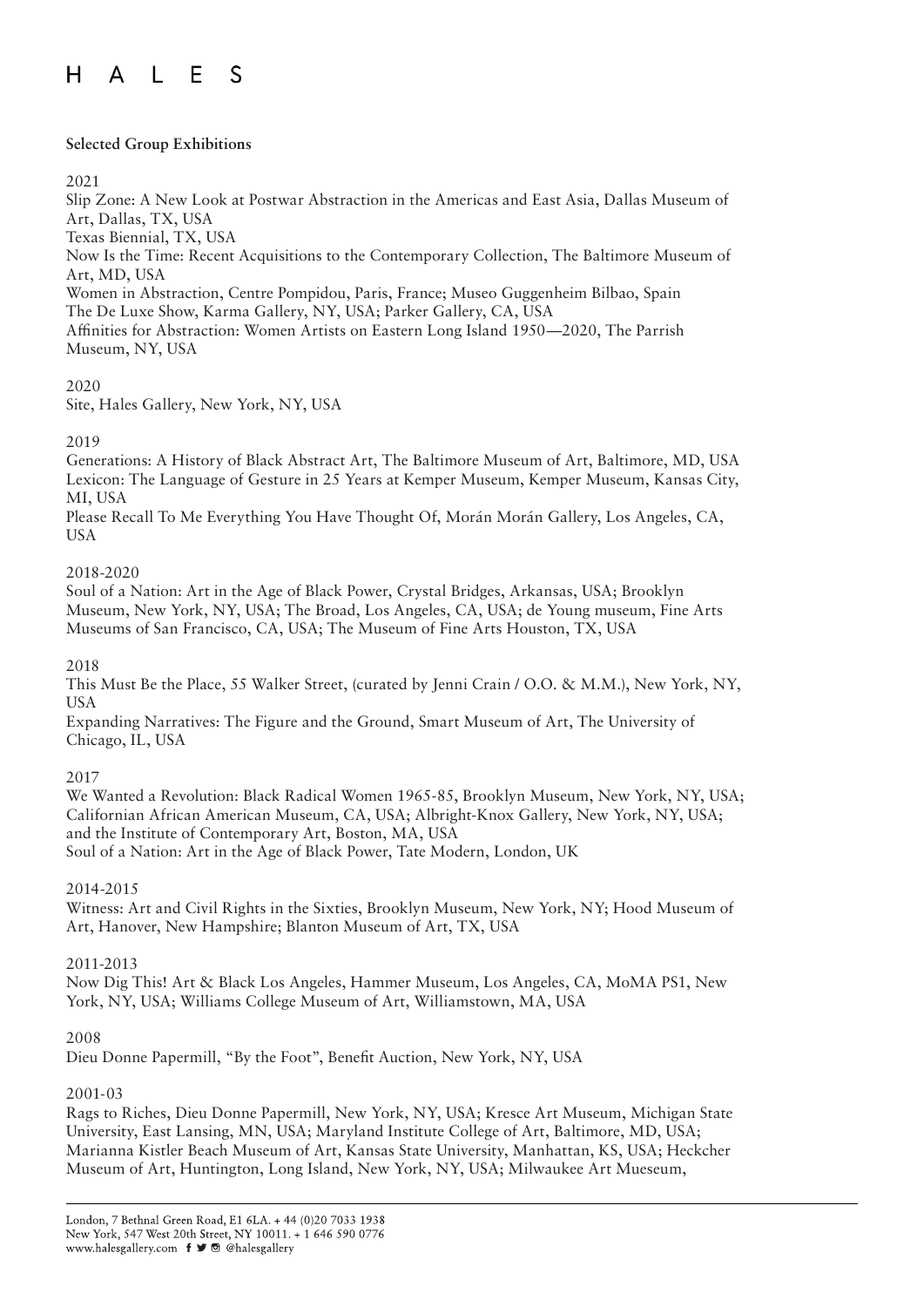#### A L E  $H$  $\mathcal{S}$

## Milwaukee, WN, USA, Fort Wayne Museum of Art, Fort Wayne, IN, USA

## 1997

Degrees of Presence: Paperworks from Dieu Donné Papermill, 28 North Gallery, New York, NY, **USA** 

## 1996-1997

Art of the Matter: Seven Collaborations in Paper Art, Traveling Exhibition and symposium, Rutgers Center for Innovative Print and Paper, Mason Gross School of the Arts, Rutgers University, New Brunswick, NJ, USA; Arizona State University, Tempe, AZ, USA

## 1996

Innovations and Explorations in Handmade Paper: Twenty Years of Collaboration at Dieu Donné, Dieu Donné Papermill, New York, NY, USA

## 1994

Inaugural Exhibition From the Collection, Kemper Museum, Kansas City, MI, USA Douglas Drake Gallery, New York, NY, USA

## 1993

At FGIC, Financial Guaranty Insurance Co., New York, NY, USA

## 1992

Summer Salt, Douglas Drake Gallery, New York, NY, USA Europa – America – 13601 E – Venti. II, Pino Molicia Gallery, New York, NY, USA Intermettzo, Douglas Drake Gallery, New York, NY, USA

## 1991

Accents on Paper: Dieu Donné Papermill: 15 Years, Lintas Gallery, Dag Hammarskjold Plaza, New York, NY, USA Paper Minded, Pelham Center, Westchester, New York, NY, USA Gallery Artists, Douglas Drake Gallery, New York, NY, USA

Paper Work, Castle Gallery, College of New Rochelle, New Rochelle, NY, USA

Dieu Donné Papermill: 15 Years, Center for Book Arts, New York, NY, USA

## 1989

Elements of Style: New York, Deson-Saunders Gallery, Chicago, IL, USA Obras En Papel: Works on Paper, Mexican Museum, San Francisco, CA, USA Latin American Abstract Art, Galleria De La Raza, San Francisco, CA, USA Gallery Artists, Douglas Drake Gallery, New York, NY, USA

1988

Mira! Hispanic Art Tour III, Municipal Art Gallery, Los Angeles, CA; Meadows Museum, Dallas, TX; Bass Museum of Art, Miami Beach, FL, USA Douglas Drake Gallery, New York, NY, USA

## 1987

Committed to Print, Museum of Modern Art, New York, NY, USA The Banks Family Collection, California Afro-American Museum, Los Angeles, CA, USA Reconstruction Project, Traveling Exhibition, Powerhouse Gallery, Montreal; Eye Level Gallery, Halifax, Canada Douglas Drake Gallery, New York, NY, USA

## 1986-1987

Chicano Expressions, Traveling Exhibition, Intar Gallery, New York, NY; Parson Gallery-Otis Art Institute, Los Angeles, CA; Mexican Museum, San Francisco, CA, USA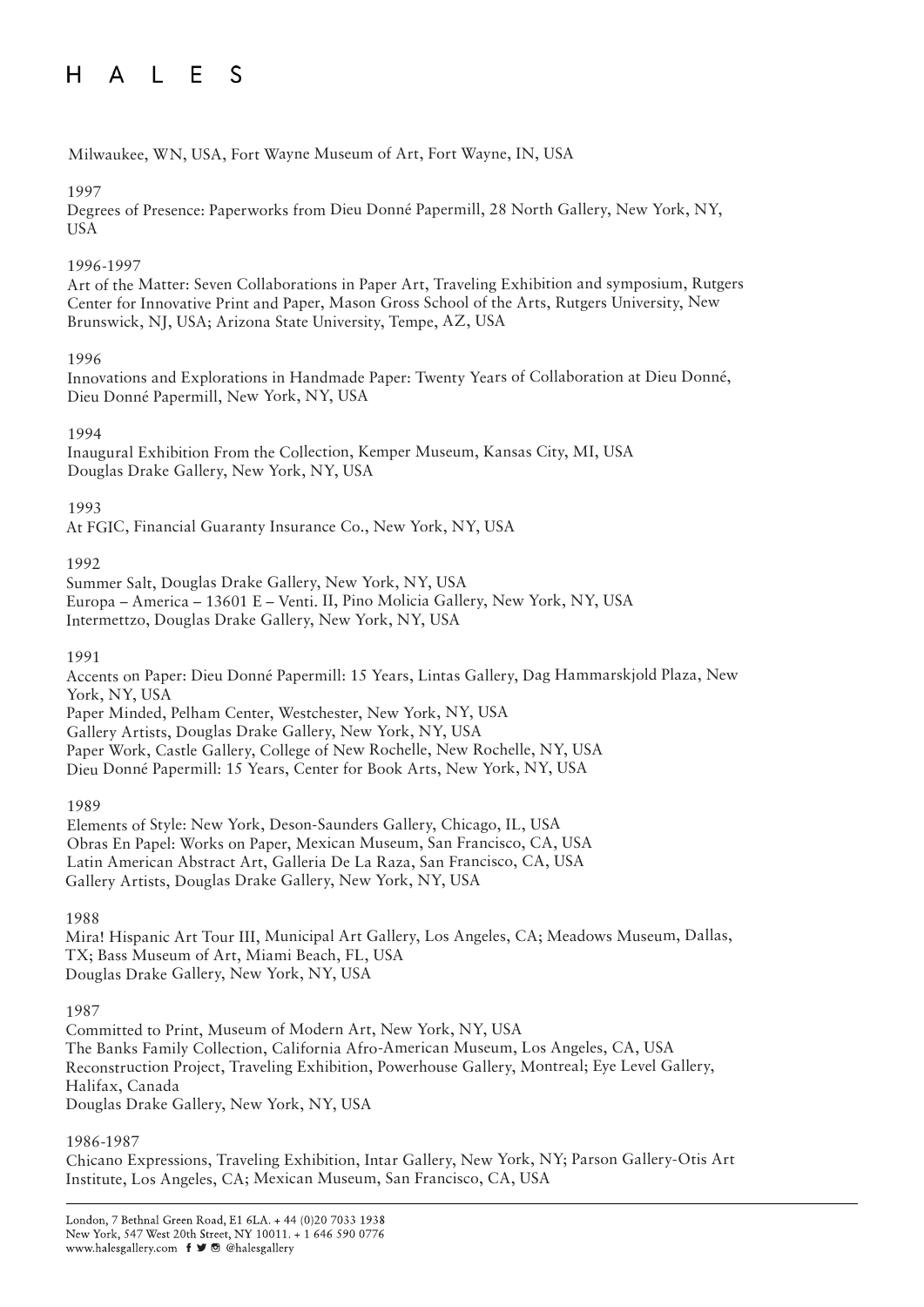1986

Large Scale Works on Paper, First National Bank Gallery, Boston, MA, USA Paper Works, Clark Gallery, Lincoln, MA, USA

## 1985-1987

Workshop Experiments: Artists Explore New Media, Brattleboro Museum, Brattleboro Art Center, Vermont; Wellesley College Museum of Art, Wellesley, MA; League of New Hampshire Craftsmen, Concord, MA; Worcester Art Center, Worcester, MA; Museum of Art, Science and Industry, Bridgeport, CT; Rochester Institute of Technology, Bevier Gallery, Rochester, NY, USA

1985

Paper as Paint, Fashion Institute of Technology, New York, NY, USA Paper and Print, Museums at Hartwick, Hartwick College, Oneonta, New York, NY, USA Contemporary Papermakers: Artists of an Ancient Craft, Historical Society Museum, Rockland County, New York, NY, USA

## 1984

Women Artists of the 80's, A. I. R. Gallery, New York, NY, USA

11 Artists in the Paper Medium, Gallery at Hastings-on-Hudson, Hastingson-Hudson, New York, NY, USA

Cast Paper, Wenniger Graphics, Boston, MA, USA

Hand Made Paper: A Survey of Contemporary Trends, East Hills Gallery, East Hills, New York, NY, USA

Art of an Ancient Craft – Craft of an Ancient Art, Fitchburg Museum, Fitchburg, MA, USA

Paper Transformed, Truman Gallery, Indiana State University, Terre Haute, IN, USA

1984 June Invitational, Central Hall Gallery, New York, NY, USA

Reconstruction Project, Artists Space, New York, NY, USA

Heresies Art Benefit, Bess Cutler Gallery, New York, NY, USA

Contemporary Paper Work, Hurlbutt Gallery, Greenwich, CT, USA

Spectrum: A View of Mexican-American Art, Mexican Museum, San Francisco, CA, USA

## 1983-1984

Of, On or About Paper III, USA Today, Arlington, MA, USA

1983

Two Sources – One Culture, University of Alaska Museum, Fairbanks, AK, USA

Artists: New York – Taiwan, American Institute in Taiwan, Kaohsiun, Taiwan

Paper: A Process Aesthetic, Castle Gallery, College of New Rochelle, New Rochelle, New York, NY, USA

## 1982-1983

The New Explosion: Paper Art, Fine Arts Museum of Long Island, Long Island, NY; CDS Gallery, New York, NY; Bryer Museum, Evanston, IL, USA

Handmade Paper Art by Six Artists for Architectural Environments, Jean Lumbard Fine Arts, New York, NY, USA

Pyramid Invitational Exhibition, Gallery 409, Baltimore, MD; International Monetary Fund, Baltimore, MD; Cinco de Mayo Exhibition, Mexican Museum, San Francisco, CA, USA

1981

Two Sources: Paintings & Prints by Mexican American and Mexican Women Artists, Mexican Museum, San Francisco, CA, USA Major Works: Heresies Benefit, Grey Art Gallery, New York, NY, USA Latin American Women Artists, SoHo 20 Gallery, New York, NY, USA Five Elements, Kenkelaba House, New York, NY, USA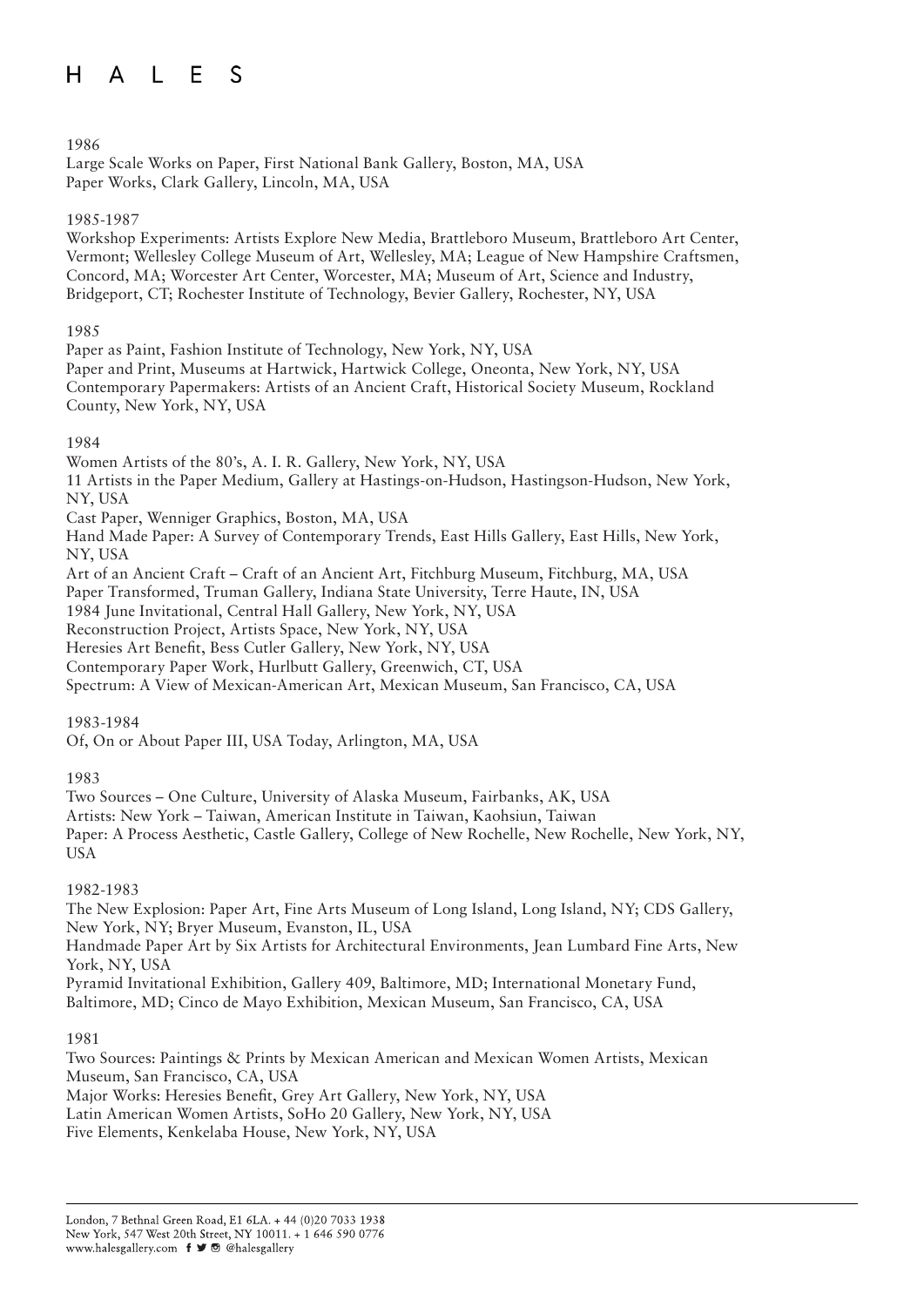#### $L$  E  $H$  $\mathsf{A}$ S

## 1980-1981

Artists Who Make Prints, Traveling Exhibition, Federal Building, New York, NY; Sordoni Art Gallery, Wilkes College, Center, New York, NY; Lowenstein Gallery, Lincoln, PA, USA

## 1980

The Clean Edge, Douglas Drake Gallery, Kansas City, KS, USA Major Works Heresies Benefit, Frank Marino Gallery, New York, NY, USA Recent Works, Yolisa House Gallery, New York, NY, USA New, New York on Paper, Douglas Drake Gallery, Kansas City, KS, USA Los Primeros Cinco Afios, Mexican Museum, San Francisco, CA, USA

## 1979

New Acquisitions, Douglas Drake Gallery, Kansas City, KS, USA

## 1978

Expressionism in the Seventies, University of Nebraska, Omaha, NE, USA

## 1977

Selected Painters, Mulvane Art Center of Topeka, Washburn University, Topeka, KS, USA

## 1976

Traveling Exhibition of Contemporary Art, U. S. Information Agency; One year throughout Eastern Europe

## 1975

Less Is More, Douglas Drake Gallery, Kansas City, KS, USA Group Show, Michael C. Rockefeller Gallery, Fredonia, New York, NY, USA Young New York Painters, David Gallery, Pittsford, New York, NY, USA

1973

Be Aware, performance with light sculpture, Automation House, New York, NY, USA

## 1972

Whitney Annual, Whitney Museum of American Art, New York, NY, USA Artists' Benefit for Civil Liberties, Leo Castelli Gallery, New York, NY, USA Contemporary Reflections 1971-72, Aldrich Museum of Contemporary Art, Ridgefield, CT, USA

## 1971

The Deluxe Show, Deluxe Theater, Houston, TX, USA Texas Thirty Artists, Automation House, New York, NY, USA

1964

Los Angeles Images: Yes on 10, San Bernardino College, San Bernadino, CA, USA

## 1963

Annual, Long Beach Museum, Long Beach, CA, USA

## 1962

Southwest Regional Painting and Sculpture Show, Museum of Fine Arts, Houston, TX, USA La Review Moderne, Paris, France Artists' Benefit for Senator Richard Richards, Los Angeles, CA, USA Group Show, La Jolla Art Center, La Jolla, CA, USA

## 1961

Annual, Los Angeles County Museum of Art, Los Angeles, CA, USA

London, 7 Bethnal Green Road, E1 6LA. + 44 (0)20 7033 1938 New York, 547 West 20th Street, NY 10011, + 1 646 590 0776 www.halesgallery.com f J @ @halesgallery